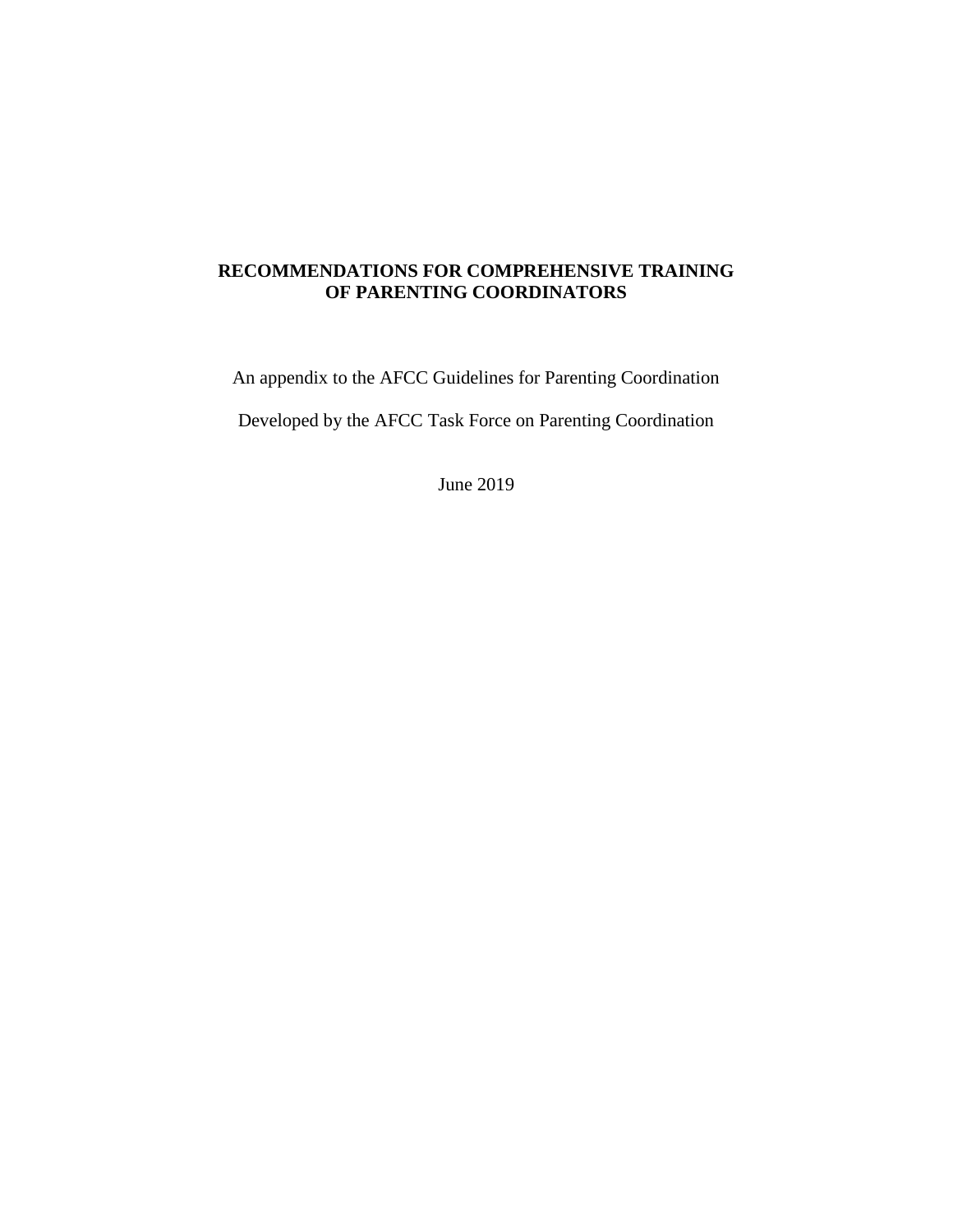### **APPENDIX A:**

### **RECOMMENDATIONS FOR COMPREHENSIVE TRAINING OF PARENTING COORDINATORS**

This document is a companion to the AFCC's Guidelines for Parenting Coordination (2019) and should not be utilized as a stand-alone document.

A Parenting Coordinator ("PC") should have training in each of the following subject areas as reflected in the modules below. It is anticipated that a licensed mental health or family law professional, or a certified, qualified or regulated family mediator under the rules or laws of their jurisdiction, with practical professional experience with high conflict family cases, will have acquired the knowledge and experience in the areas listed in Guideline I - Competence. Training programs may want to accommodate different levels of prior training and experience by offering training in these eight modules and developing a process for exempting certain professionals from any of the modules where competency is established. Individual jurisdictions should set guidelines, approve trainings, and assign trainers to ensure that candidates can demonstrate minimum competencies in order to begin practice, and should require the completion of scheduled follow up trainings to achieve mastery within a reasonable amount of time. Jurisdictions might consider developing programs (e.g. mentoring, internships, supervision) to provide consultation and support for beginning "PCs" to reinforce and develop the skills that are covered in the recommended subject areas.

#### **Module 1: The Parenting Coordination Process**

- A. Definition of parenting coordination
- B. Development of parenting coordination as a dispute resolution process
- C. Differences between parenting coordination and other conflict resolution processes and professional services relevant to parents in dispute
- D. Roles and functions of the PC
	- 1. Intake process
	- 2. Assessment or appraisal
	- 3. Eliciting parent goals for their coparenting relationship, for communication, and for their children during and after the parenting coordination process
	- 4. Education
	- 5. Coordination/case management
	- 6. Communication and conflict management
	- 7. Decision-making
	- 8. Parenting plan implementation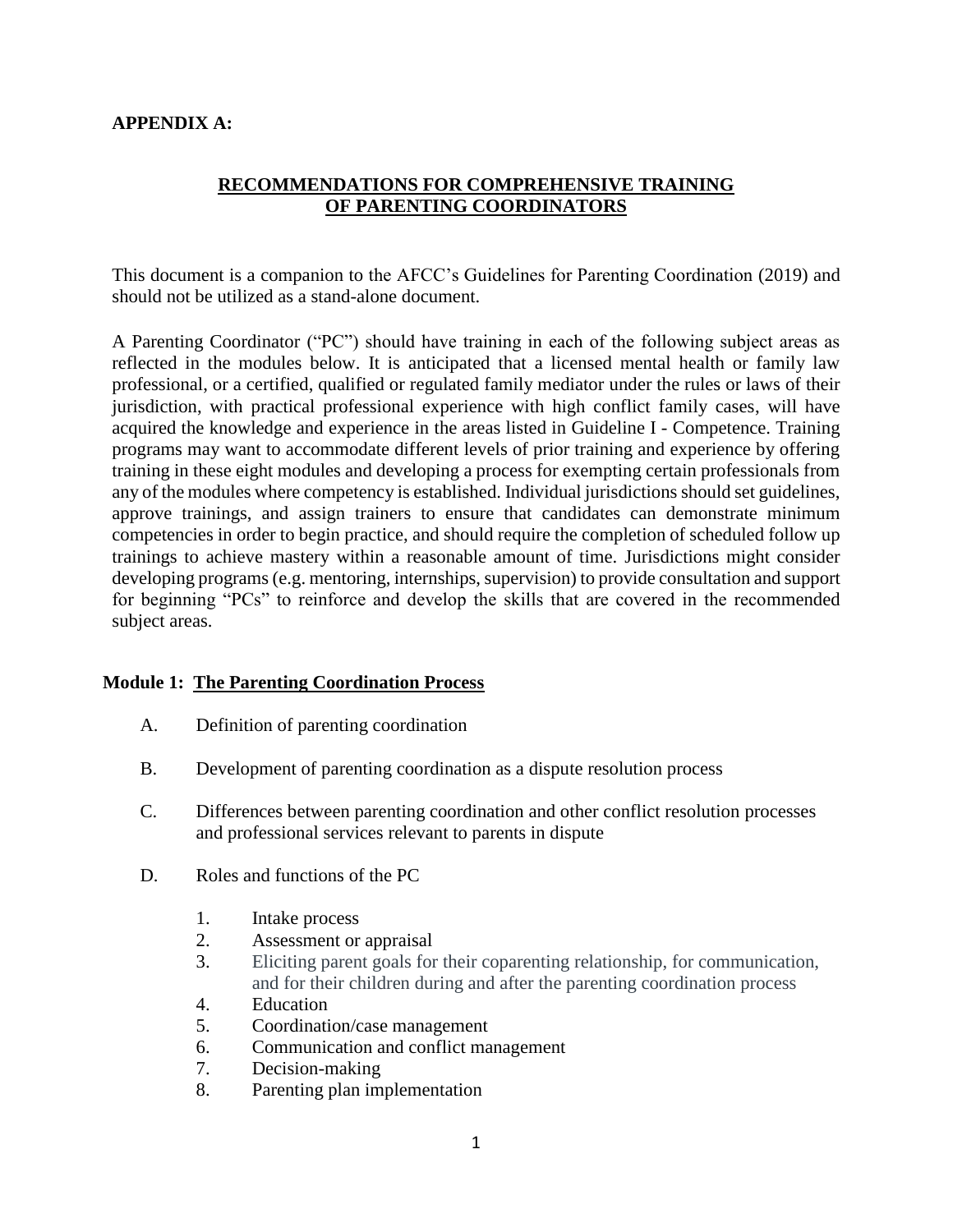- 9. Submit written agreements
- 10. Limitations on functions
- E. Models of parenting coordination (such as the integrated model, med/arb model, special master model, therapeutic model, dual person model, bifurcated model and other relevant models)
- F. Screening for suitability for parenting coordination process (see Modules 3A.2 and 5D)
- G. Professionals Services Agreement/Contract, to include:
	- 1. Roles and functions
	- 2. Scope of authority
	- 3. Goals and objectives of the process
	- 4. Fees and costs
	- 5. Release and sharing of information with collateral sources
	- 6. Confidentiality
	- 7. Grievance procedures
	- 8. Duration of service
	- 9. Termination procedures
	- 10. Other provisions as required by the jurisdiction
- H. Stages of the parenting coordination process
	- 1. Referral, intake, screening for intimate partner violence (IPV) and suitability, and data gathering
	- 2. Orientation
	- 3. Infrastructure: rules of engagement; coparenting relationship; establishment of the support team; communication and information-sharing between coparents, with the PC and with the support team; and transitioning the children
	- 4. Agreement facilitation and conflict resolution
	- 5. Decision-making and arbitration
	- 6. Application of protocols and progress maintenance (integration/consolidation of skills, change in perspective, and practicing coparenting)
	- 7. Termination phase
- I. Research on parenting coordination: benefits and risks
- J. Working with parents who are self-represented
- K. Managing and maintaining boundaries for self-care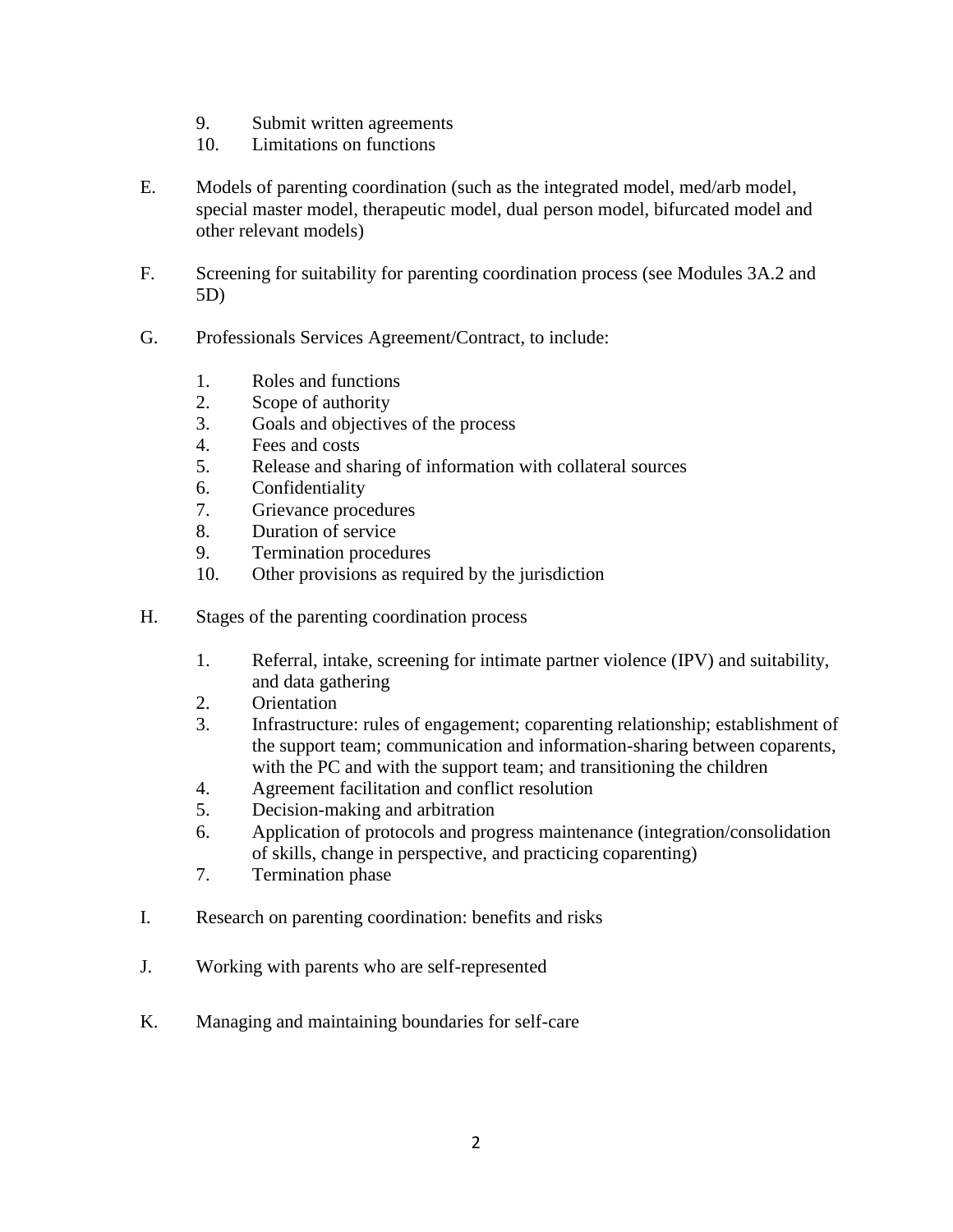## **Module 2: Family Dynamics in Separation, Divorce and Other Coparenting Constellations Related to the Parenting Coordination Process**

- A. Psycho-educational issues in separation and divorce and family dynamics
	- 1. Impact of separation, divorce, married, and never married individuals on family dynamics
	- 2. Continuum of parent-child contact problems (e.g., affinity, alignments, realistic estrangement, alienation, hybrid) and levels of severity in cases involving resist-refuse family dynamics
	- 3. Impact of IPV on coparenting and family functioning (see Module 5)
	- 4. Useful psychological research and theories applicable to interventions for families experiencing high levels of conflict
- B. Issues concerning the needs of children
	- 1. Children's developmental stages and how they relate to separation, divorce, and parenting arrangements
	- 2. Benefits of appropriate parenting on children's well-being
	- 3. Impact of parental conflict, other adverse childhood experiences on physical and psychological development
	- 4. Short- and long-term consequences on children involved in resist-refuse coparenting and family dynamics
	- 5. When and how to involve children in the parenting coordination process
- C. High conflict coparenting and personality functioning
	- 1. Family dynamics, including family of origin issues
	- 2. Sources of divorce/separation impasses including parental alienating behaviors
	- 3. Dynamics and implications of parent-child contact problems, including the continuum noted above (see Module 2.A.2), on parenting, coparenting and child adjustment
	- 4. Management strategies, specialized interventions, and techniques
- D. Family dynamics beyond the coparenting unit
	- 1. Multigenerational and blended families
	- 2. Impact of significant others important in the children's life
	- 3. Effects of mental illness, substance misuse or dependence, and other vulnerabilities in the family system that may affect the parenting coordination process
	- 4. Social network support systems and connection with community resources
- E. Models of coparenting (cooperative, disengaged, parallel, and conflictual) and how they impact children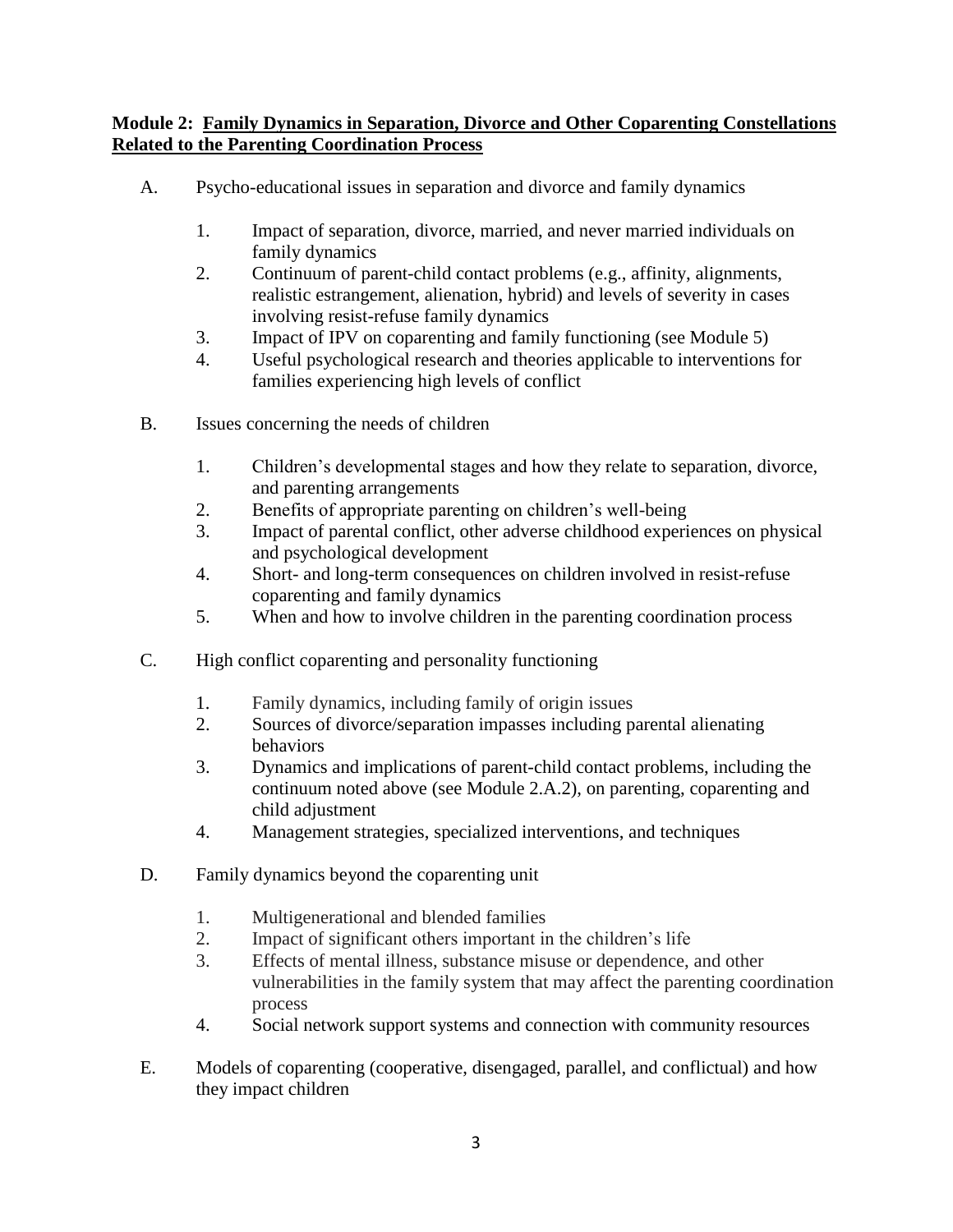# **Module 3: Parenting Coordination Techniques and Interventions**

- A. Structuring the parenting coordination process
	- 1. Initial queries/referral, establishing protocols, policies, and boundaries
	- 2. Intake (e.g. questionnaires, review of relevant documentation, communication with attorneys, and interviews with parents)
	- 3. Clarifying objectives and expectations of the parenting coordination process
	- 4. Establishing the time, location, and format of parenting coordination meetings, including virtual meetings (see Module 8)
	- 5. Conducting joint and individual sessions, telephonic and electronic communication
	- 6. Maintaining appropriate records and documentation
- B. Orienting parents to the parenting coordination process
	- 1. Reviewing parenting coordination order of referral
	- 2. Obtaining informed consent
	- 3. Explaining practice policies (e.g., cancellation, response time, expectations of the PC and of the clients) and structure of the parenting coordination process (e.g. meeting frequency and virtual appointments)
	- 4. Reviewing fees and costs, including retainer agreement, and failure to pay procedures
	- 5. Reviewing professional services agreement, including the objectives and scope of authority
- C. Assessment or appraisal
	- 1. Conducting ongoing assessment regarding appropriateness for continuation in the parenting coordination process
	- 2. Assessing the need for referral of a family member or family members to another professional for additional services
	- 3. Appraisal of efficacy of techniques and interventions utilized
	- 4. Assessing compliance and violations of the parenting plans or court orders and agreements and recommendations or decisions by the PC
	- 5. Assessing the need for implementation of additional safety parameters/protocols
- D. Utilizing the parenting plan and agreements in the parenting coordination process (where permissible and may vary across jurisdictions)
	- 1. Development of the parenting plan
	- 2. Monitoring the parenting plan
	- 3. Modifying the parenting plan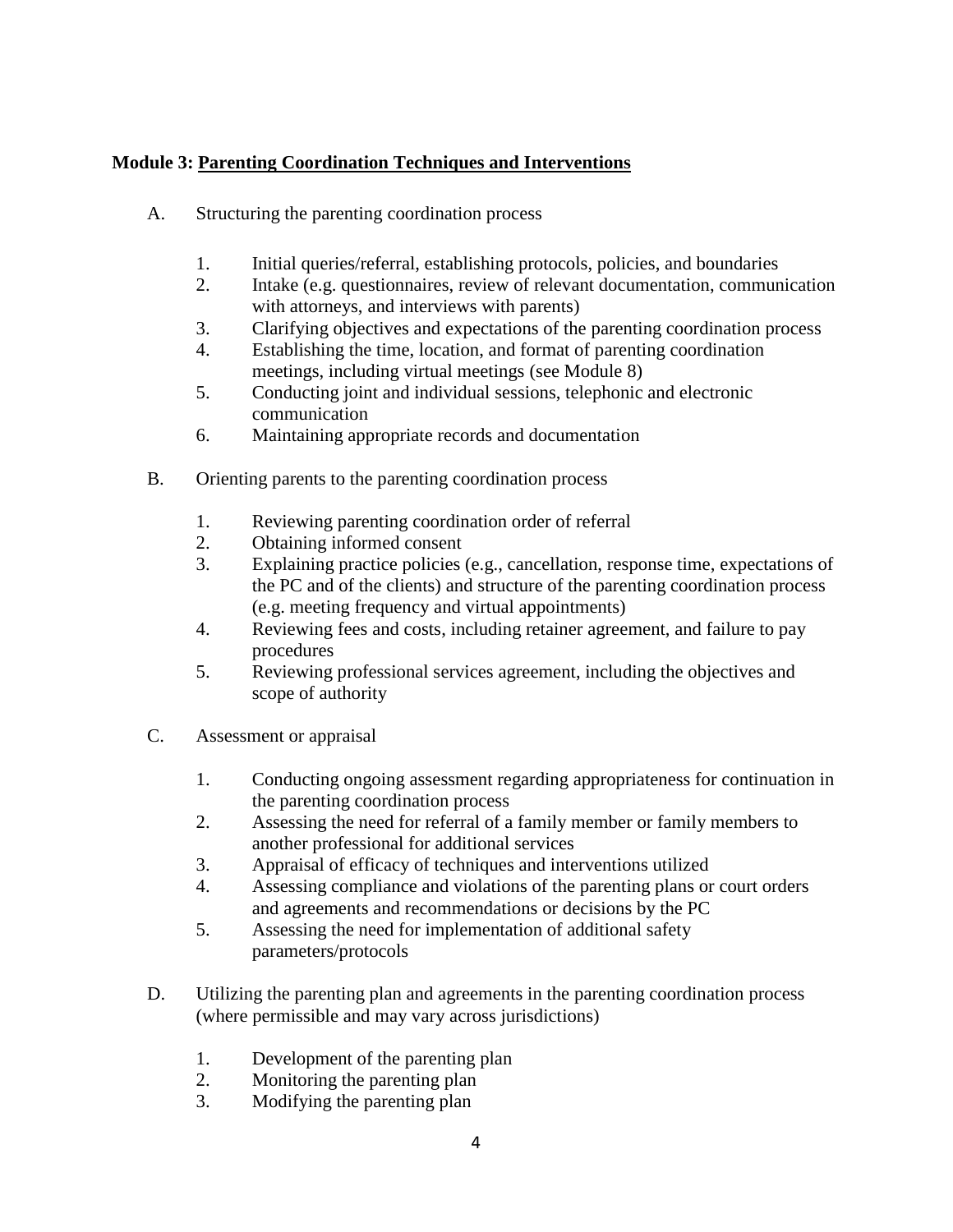- 4. Memorializing agreements
- E. Interviewing approaches and skills
	- 1. Interviewing adults
	- 2. Interviewing children
	- 3. Enhancing motivation of resistant clients
- F. Setting appropriate boundaries
	- 1. Safety protocols and procedures for those participating in the parenting coordination process
	- 2. Office safety policies and working with clients who have current restraining and protective orders
	- 3. Establishing appropriate limits for client expectations
	- 4. Staying within the scope of the parenting coordinator's authority
- G. Educative role including evidence informed research in the parenting coordination process
	- 1. Impact of separation/divorce and parental conflict: risk and resiliency factors
	- 2. Parenting skills, styles, and effective parenting
	- 3. Factors impacting outcomes: interrelationship between parental conflict, parenting, and coparenting
	- 4. Adolescent decision making (brain development)
	- 5. Continuum of parent-child contact problems and resist-refuse family dynamics, including affinity, alignments, realistic estrangement and alienation; differentiation of nature of the contact problem and level of severity; continuum of differentiated clinical and educational responses
- H. Using outside experts and resources effectively
	- 1. How to build professional and non-professional resources
	- 2. PC roles and functions on the collaborative/support team
	- 3. Team structure and processes: hierarchy, organization, communication, and confidentiality
	- 4. Collaborative interventions: planning, review of progress, decision-making, and documentation
- I. Case management
	- 1. Managing and responding to non-compliance with parenting plan, court orders, and parenting coordination agreements
	- 2. Managing impact of clients' high conflict behavior on the parenting coordination process and avoiding professional burnout, compassion fatigue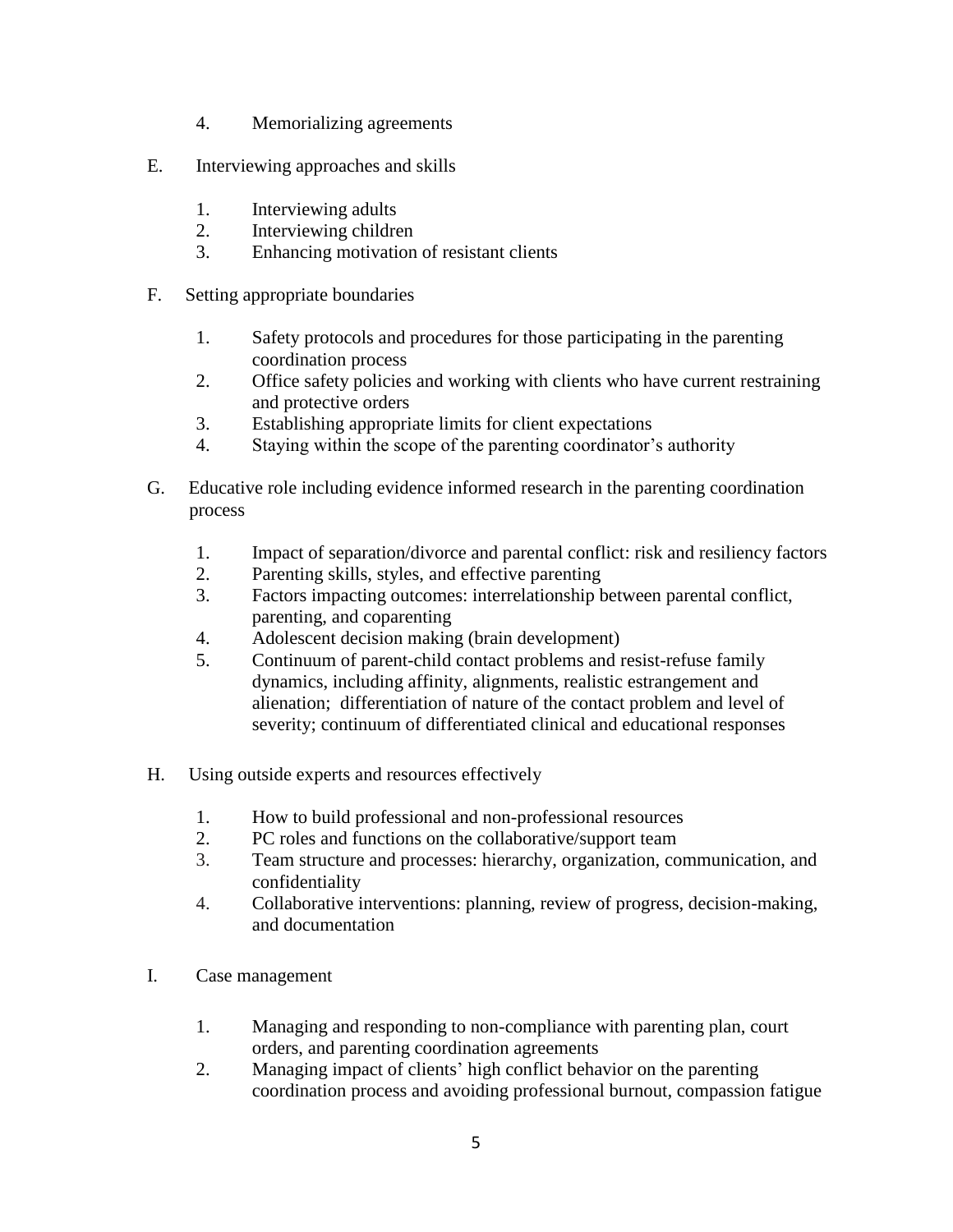- 3. When to decline an appointment and withdraw from a case
- 4. Canceling, postponing, and suspending the parenting coordination process
- 5. Interfacing with individual and family therapist(s) concurrently involved to assist with resist-refuse family dynamics in parent-child contact problem cases
- J. Decision-making
	- 1. Moving to decision-making phase of the parenting coordination process
	- 2. Process for gathering information and making decisions
	- 3. Process for review of decisions, including parent assent or objection
	- 4. Urgent decisions
	- 5. Memorializing decisions
	- 6. Responsibility to the court

## **Module 4: Court Specific Parenting Coordination Procedures (Subject to PC's Jurisdiction)**

- A. The PC's responsibility to the court
- B. Knowledge of and adherence to jurisdiction-specific qualifications for a PC
- C. Local, state, and provincial laws governing the parenting coordination process
- D. Legal concepts as they relate to the parenting coordination process including: parenting time adjustment, relocation, and modification of parenting plan/agreements
- E. The appointment and discharge processes of the PC
- F. Whether, how, and when the PC should interface with the court system
- G. Decision-making/arbitration process
- H. Report writing, recommendations/orders
- I. Grievance procedures, if applicable
- J. Procedures for providing testimony or evidence

# **Module 5: Implications of Intimate Partner Violence (IPV) and Other Safety Issues on the Parenting Coordination Process**

A. Legal and nonlegal definitions of abuse, neglect, exploitation, and IPV; effects of abuse, neglect, and exploitation on relationships, family dynamics, and the potential influence on the parenting coordination process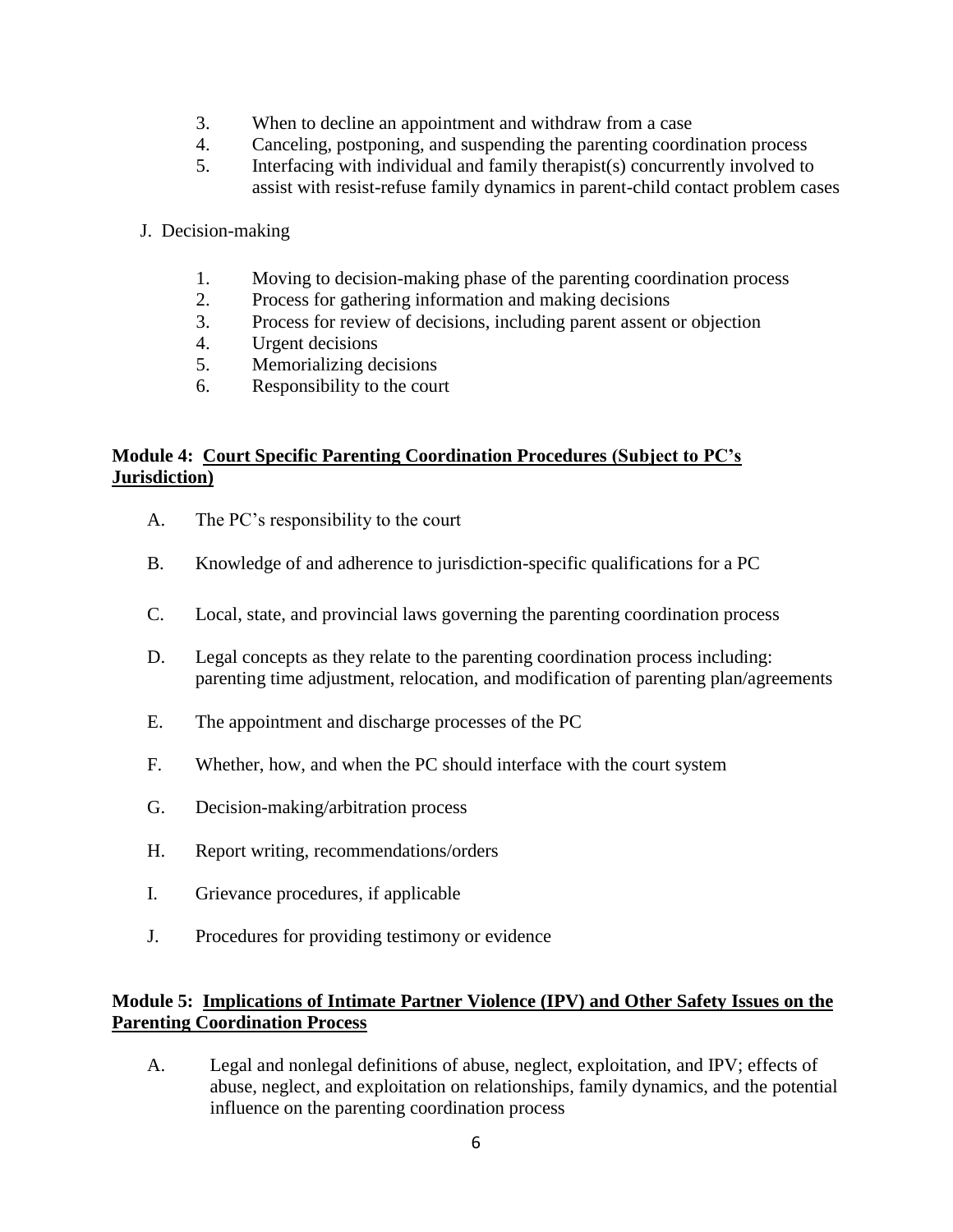- B. The effects of coercive controlling behaviors on parenting, coparenting, and parent/child relationships
- C. Research-based patterns of IPV
- D. Procedures for initial and ongoing screening for abuse, neglect, exploitation, and IPV
- E. Safety interventions and protocols in the parenting coordination process
- F. Mandatory reporting of child abuse/neglect to the appropriate legal authority
- G. Reporting safety concerns and violations to a judicial officer according to the laws of the jurisdiction or the court order
- H. Procedures for notifying the court regarding modifications necessary in relevant court orders, include safety parameters
- I. Reference AFCC Guidelines for Examining Intimate Partner Violence: A Supplement to the AFCC Model Standards of Practice for Child Custody Evaluation $1$

#### **Module 6: Ethical Considerations Pertaining to the Parenting Coordination Process**

- A. Interplay between AFCC Guidelines for Parenting Coordination (2019), other ethical guidelines, and other professional practice guidelines
- B. Risk management for parenting coordination practice
- C. Reference ethical considerations included throughout the AFCC Guidelines for Parenting Coordination<sup>2</sup>
- D. Explicit and implicit emotional, cognitive, and behavioral biases

## **Module 7: Diversity Awareness and Responsiveness as it Affects the Parenting Coordination Process**

A. Socio-economic, cultural, racial, ethnic, language, age, gender, religion, sexual orientation, and disability issues that affect ability or willingness of coparents to engage in the parenting coordination process

 $\overline{a}$ <sup>1</sup> See AFCC Guidelines for Examining Intimate Partner Violence: A Supplement to the AFCC Model Standards of Practice for Child Custody Evaluation, *Family Court Review*, Vol. 54, No. 4, October 2016, 674-686.

<sup>&</sup>lt;sup>2</sup> See AFCC Guidelines for Parenting Coordination, AFCC Task Force on Parenting Coordination 2018-19.